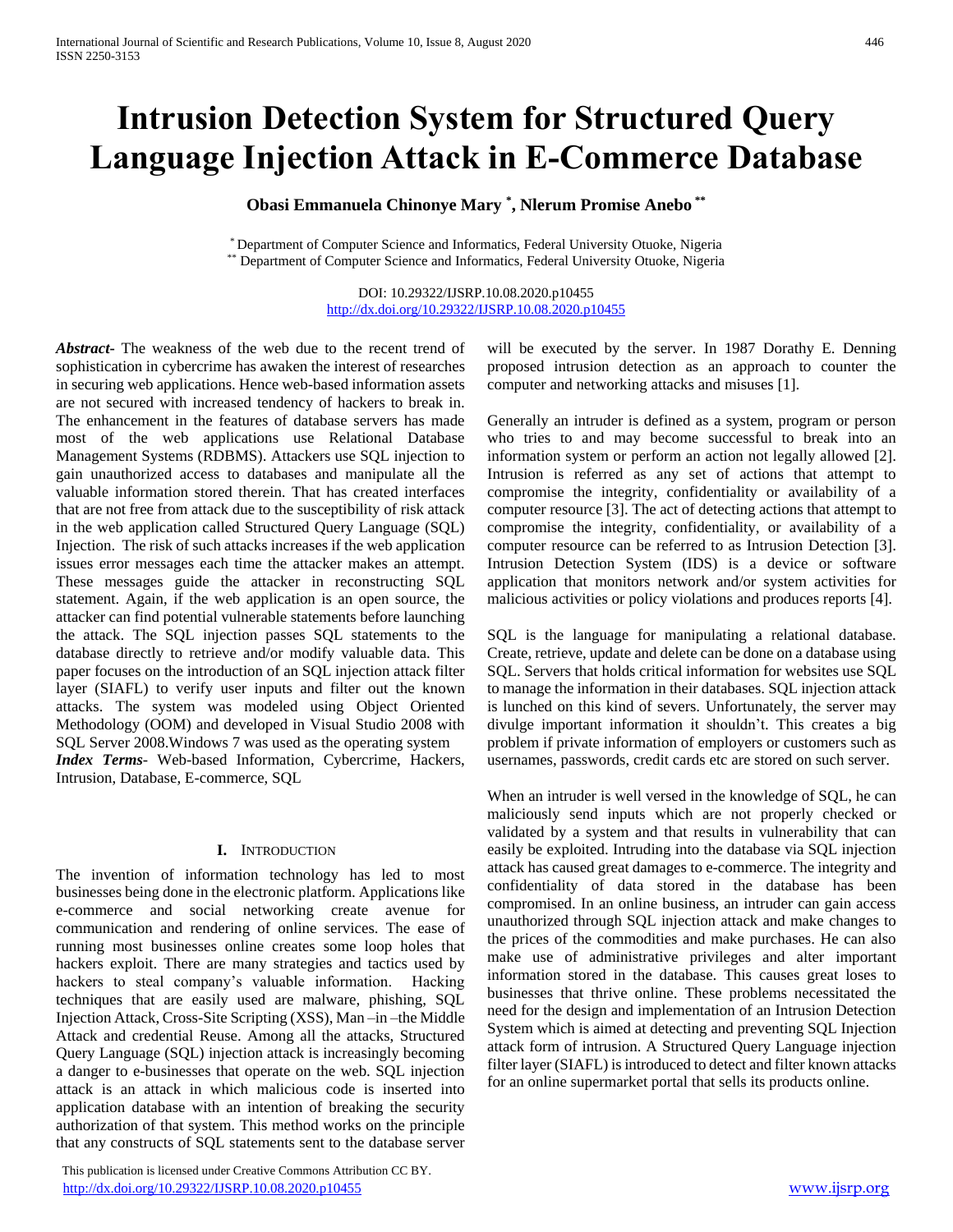#### **II. RELATED WORKS**

In order to detect and prevent SQL injection attack, many researchers had developed a variety of methods over time, since the first public discussions of SQL injection started around 1998 [5].

[6] Looked at A Closer Look at Intrusion Detection System for Web Application. The authors discussed a number of unique characteristics of the web applications and its traffic which pose challenges to designing a web IDS and explained their effects concerning the design of IDS. Their paper would highly facilitate for developers to craft an efficient architecture of the web IDS.

[7] Proposed an Online Database Intrusion Detection System Based on Query Signatures. The system they put forth was shown to protect the web application from SQL injection (SQLI). The system they proposed uses a new technique of signature- based detection. It depends on secure hash algorithm (SHA-I), which is used to check the signature for submitted queries and to decide the validity or invalidity of submitted queries. The system proposed can differentiate and prevent attempts by hackers through detection of the attacker, blocking his/her request and ensuring he/she is prevented from accessing the web application again. Sqlmapproject attacking tool was used to test the proposed system. The web application was attacked with Sqlmapproject (built using PHP and MySQL server) before and after protection. The results showed that the proposed system works correctly and it can protect the web application system with good performance and high efficiency.

[8] Presented an efficient method that the detection of SQL injection is done by tampering with the input features of query strings, analysis of query relating to the sustainability for both static and dynamic manipulation of users queries.

[9]Surveyed paper on intrusion detection techniques. There focus was on detection method to increase the detection rate and help the users to develop information systems that are secured. The different methods for intrusion detection discussed were Pattern Matching, State Full Pattern Matching, Protocol Decode-based Analysis, and Fuzzy Clustering for IDS. They also presented a four step approach for the generalized working of IDS to include Data collection, Feature selection, Analysis and Action.

[10]Created a schema, (SQLshield) that changes the data inputted by the user before the SQL query is sent to the database server .It deploys a randomization technique. This techniques makes it impossible for the execution outcome of SQL query to deviate from its programmer intended execution.

[11] Proposed a misuse detection system called (DEMIDS) which was meant for relational database systems.

[12] Worked on A Review of Intrusion Detection Systems. They reviewed some of the intrusion detection systems and softwares, highlighting their main classifications and their performance

 This publication is licensed under Creative Commons Attribution CC BY. <http://dx.doi.org/10.29322/IJSRP.10.08.2020.p10455> [www.ijsrp.org](http://ijsrp.org/)

evaluations and measures. They concluded that selecting and implementing a Network Intrusion Detection System is a challenging task. To ensure a successful implantation, an organization should determine its requirements and then locate a system that meets them.

#### **III. METHODOLOGY**

#### **3.1. Research Design.**

The adopted methodology for the proposed system design is the Water-fall Model. Waterfall Model is a sequential model that divides software development into different phases. Each phase is designed for performing specific activity during SDLC (Software Development Lifecycle Methodology) phase.

#### **3.2 Analysis of the Existing System**

SQL injection attack is the type of attack that takes place in web application that executes SQL statements. These statements are launched by a database server that works with web application. Hackers can use it to gain access to sensitive information such as personal business secrets, personal discoveries, account details and so on. They can use it to skip authentication and authorization of a web page and retrieve all information stored in the database. SQL injection attack can be used to add, modify and delete records in the database.

In online Kiddies Supermarket, the portal administrator uses his privilege to log into the admin module and make changes on the product name and prices. The buyers buy at the right prices using the appropriate channel. The e-commerce database is vulnerable to SQL injection attack because there is no SQL Injection Attack Filter Layer.

The attack buyer, through an SQL injection attack issues query to the database, changes the usernames and passwords and alters the price of a commodity from N150,000 to N150 so as to buy at a much reduced rate as shown in the figure 3.1 below. The attack buyer can change this information by carefully exploiting the vulnerability of a SQL injection. He can inject SQL command as an input through web pages and change the contents of the database and prices of commodities. This will reduce the confidentiality of the database since the sensitive data in the database that can be altered with ease.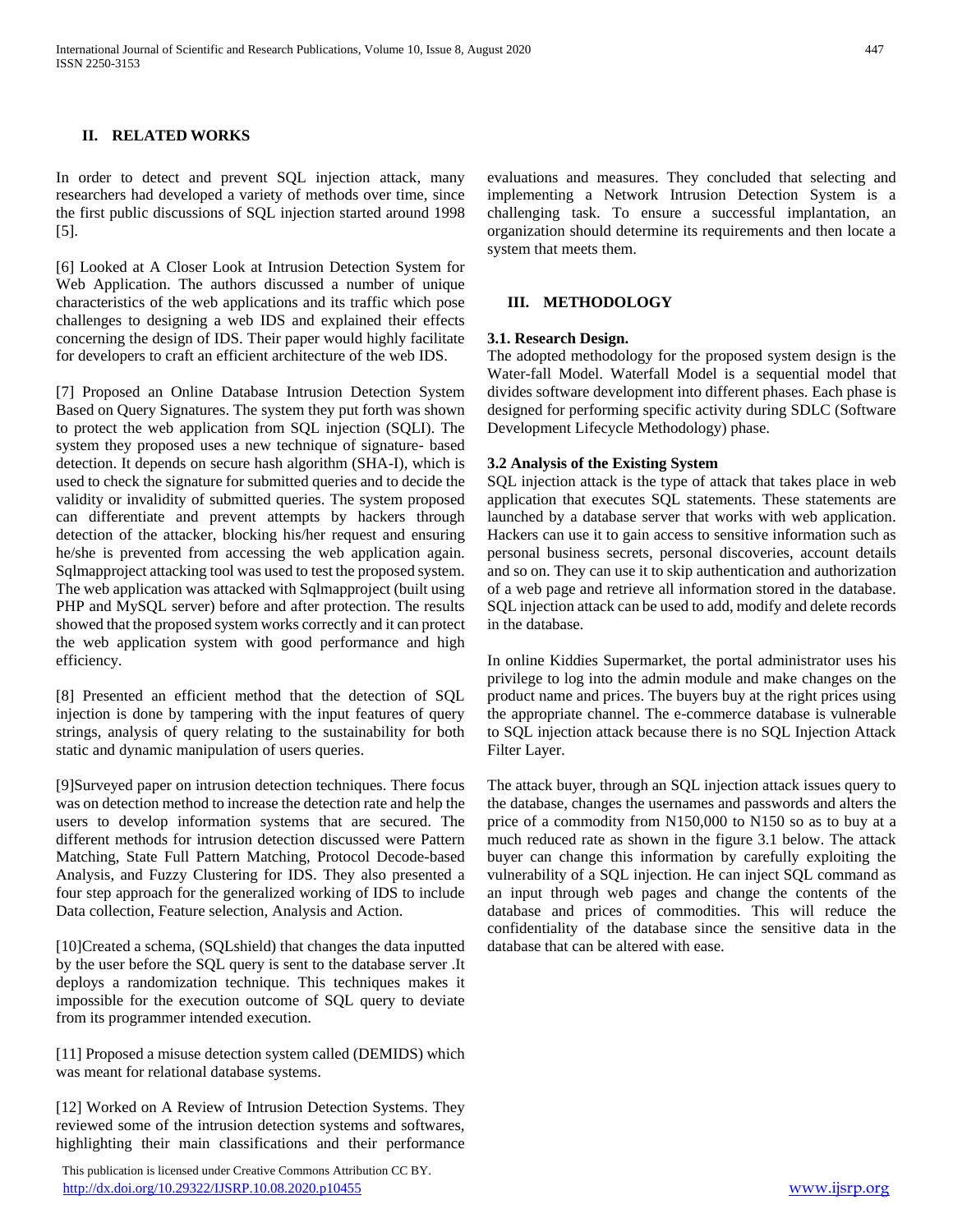

Figure 3.1: Existing System Architecture.

### **3.2.1 Disadvantages of the Existing System**

The disadvantages of the Existing System are:

- SQL injection attack usually affects sites that uses an SQL database such as MYSQL, Oracle, SQL server or others.
- SQL injection attack that is launched successfully can result in loss of confidential data.
- Alteration of data in an online business through SQL injection can lead to great loss.

### **3.3 Analysis of the Proposed System**

Electronic commerce, commonly known as (electronic marketing) e-commerce consists of the buying and selling of products or services over electronic systems such as the internet and other computer network [13]. SQL injection attack in E-commerce is a

 This publication is licensed under Creative Commons Attribution CC BY. <http://dx.doi.org/10.29322/IJSRP.10.08.2020.p10455> [www.ijsrp.org](http://ijsrp.org/)

trick to inject SQL query/command as an input possibly via web pages in order to change the database contents and select the price of the commodities. Many web pages take parameters from webpage, and make SQL query to the database. Take for instance when a user logs in, the web page that contains user name and password makes SQL query to the database to check if a user has valid name and password. With SQL injection, it is possible for an attacker to send crafted user name and password field that will change the SQL query and grant something else.

The first part in developing an intrusion detection system for ecommerce was to develop an online shopping of Kiddies supermarket. The online supermarket was developed using ASP.Net which is an advanced software for developing web applications. A customer makes his transactions online and enters his details including the credit card information for online delivery. Making changes to the Kiddies Supermarket website or the database is being done by a web master administration or those with privileges to make changes. The administrator enters his username and password before he is granted access to the software. When an authorized customer submits his credentials, an SQL query is generated from these details and submitted to the database for verification. If valid, the user is allowed access. In order words, the web application that controls the login page will communicate with the database through a series of planned commands so as to verify the username and password combination.

By means of SQL injection, the hacker may put in wellconstructed SQL commands in a specific manner with the purpose of diverting the login form barrier and seeing what lies at the back of it. This opportunity is achievable only if the inputs are not well scrutinized and sent alongside with the SQL query to the database. SQL injection susceptibility to attack provides the means for a hacker to pass on information in order to alter the records in a database. The technologies that easily fall prey to this attack are dynamic script languages including ASP, ASP.NET, PHP etc.

.

In the proposed system, there is an introduction of an SQL injection attack filter layer (SIAFL) to filter out the know attacks. The Object Oriented Methodology (OOM) was used for this system development. The rationale behind OOM is to design the logical design from a physical design based on noting and recording the features of the "real world". OOM is a new system development approach encouraging and facilitating re-use of software components. This methodology can be used to design and implement a robust system based on reuse of codes of existing component and this makes easy the sharing of its small units by other systems. The architecture of the proposed system is shown in the figure 3.2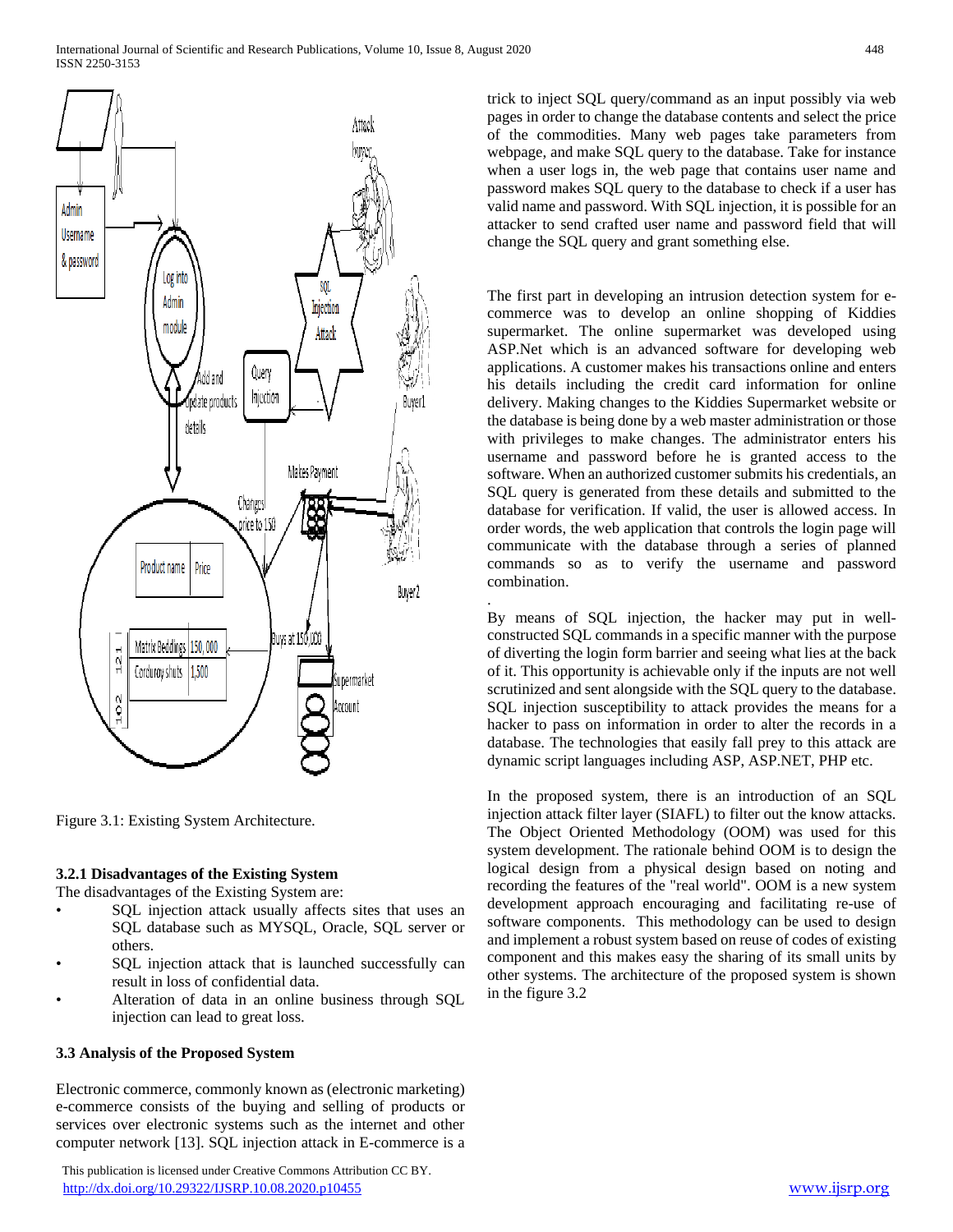

Figure 3.2: Proposed System Architecture

### **3.3.1. Advantages of the Proposed System Components**

The following advantages of the Proposed System are:

i) SQL injection attack filter layer (SIAFL) caries out data sanitation and validation

- ii It blocks and prevents alterations to data.
- Iii Hackers are denied knowledge of database structure which usually comes from error messages.

## **3.4. Overall System Flowchart of the Proposed Intrusion Detection System**

### **3.4.1. The System Flowchart of the Online Shopping Transaction.**

The Flowchart of the Online Shopping Transaction is shown in figure 3.3.



Figure 3.3. System Flowchart of the Online Shopping Transaction.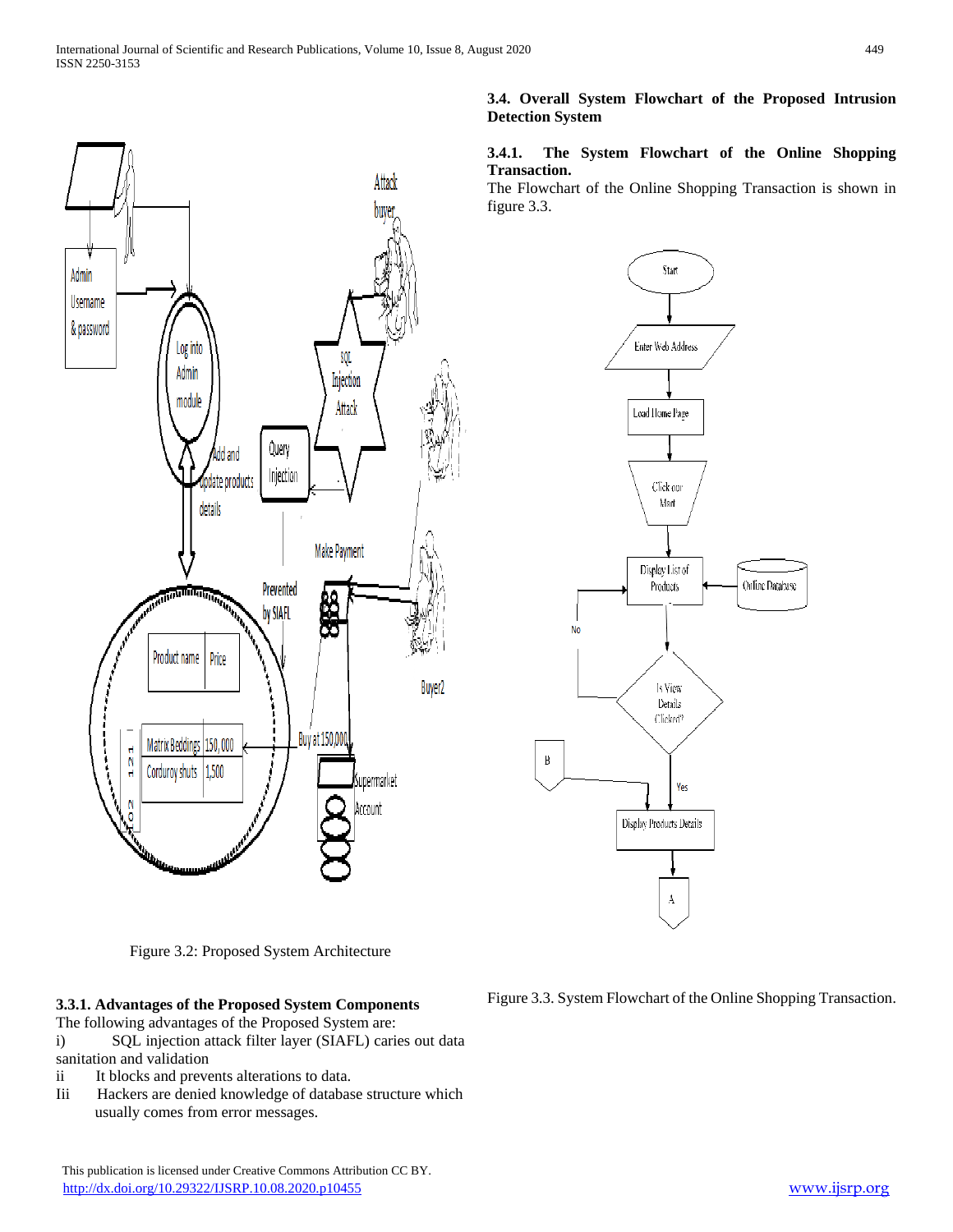



## **3.4.2. SQL Injection Attack Prevention Flowchart.**

The flowchart for SQL Injection Attack Filter Layer in figure 3.4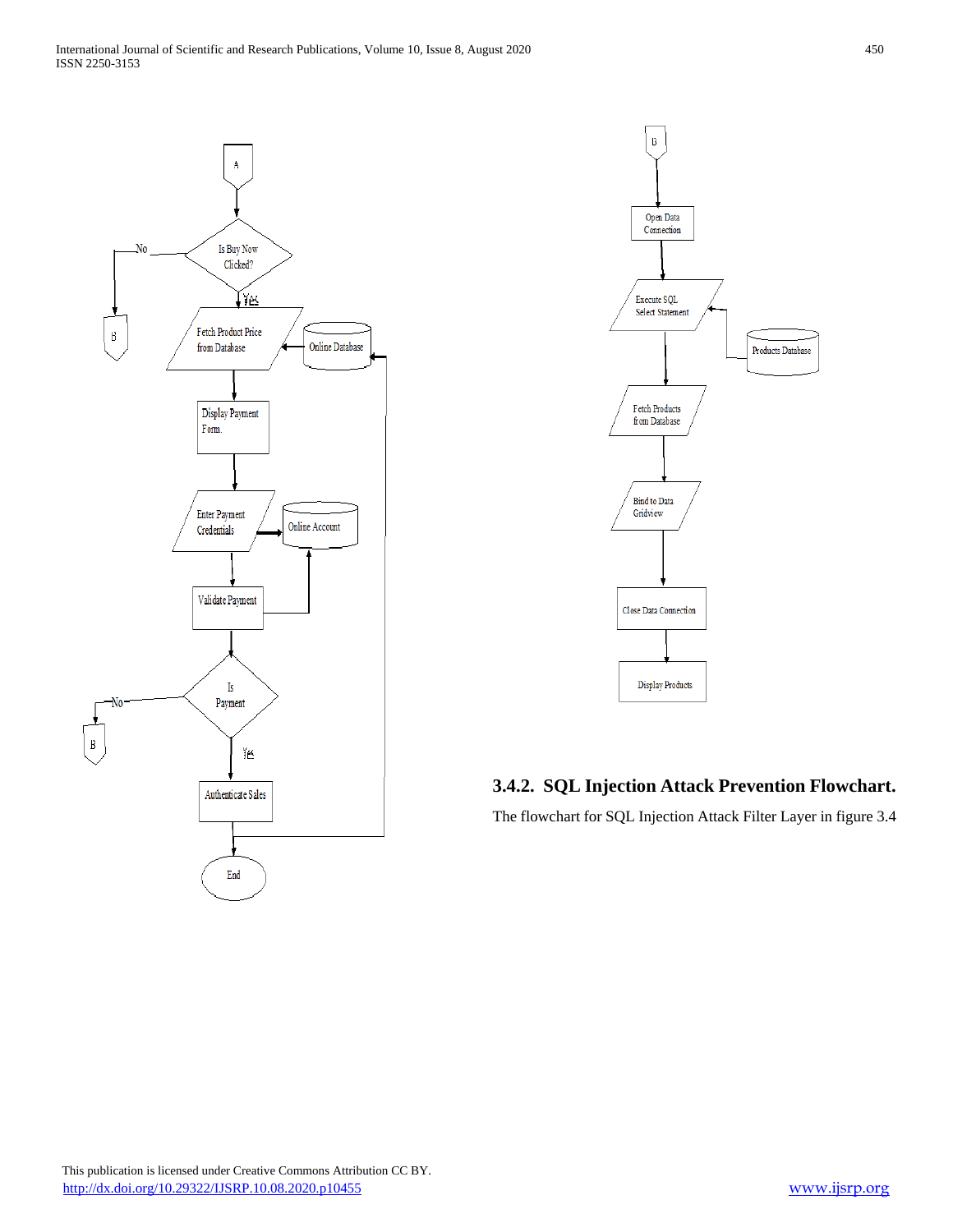

Figure 3.4. System Flowchart of SQL Injection Attack Filter Layer

### **IV.** I**MPLEMENTATION AND SAMPLE RESULTS**

Following the system architecture, database design and Object Oriented Methodology, the system coding was achieved. Microsoft SQL 2008 server was used as a Database Management System. A new database named Online Supermarket Database was created using the SQL Server Enterprise Manager Panel. The following tables and their corresponding parameters were created for the database.

- dbo.CardType
- dbo.Category
- dbo.Products
- dbo.Purchase
- dbo.PurchaseDetails
- dbo.State
- dbo.Users

To access the web pages, Internet Information System was installed on the machine for hosting the web pages. The website was built using ASP.NET. ASP.NET was used to create web pages and web technologies and is an integral part of Microsoft's .NET framework vision. Graphical Interfaces Creation were created as modules to give the various methods the expected parameters. Visual Studio was used as a tool for designing the interfaces using the control toolbox which consists of textbox, image buttons, labels etc. The system was tested and some sample outputs (screen shots) as depicted in figure (a-c) were obtained respectively.



Figure 4.0 (a): Home Page for Online Kiddies Supermarket.

Buy

**Strong Leather** 

**Shoes** 

Made of 100%

**Buy** 

cott

Contains 28 Vitamins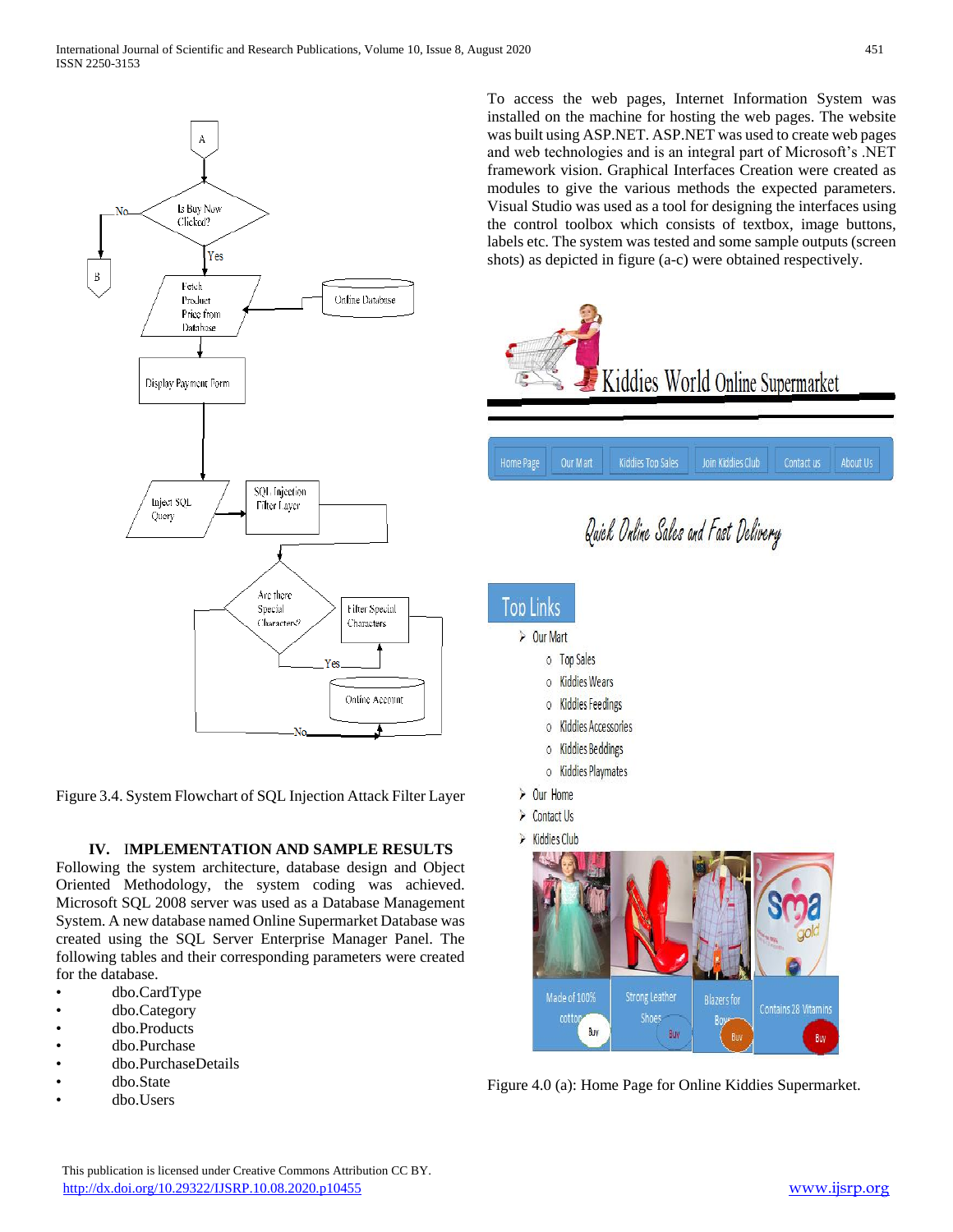

# The Best Exclusive Online Kiddies Supermarket



Figure 4.0 (b): Payment Details for Goods Bought



| <b>Return to Home Page</b>                          |                      |
|-----------------------------------------------------|----------------------|
|                                                     | Administrative Login |
|                                                     | Username:            |
|                                                     | Password:            |
|                                                     | Log in               |
| <b>Intrusion Detector Mechanism</b>                 |                      |
| Enable SQL Injection Attack Filter Layer<br>(SIAFL) |                      |

Figure 4.0 (c): Admin Login Page with SQL Injection Attack Filter Layer

## V. CONCLUSION

If an attacker can construct an SQL syntax correctly and launched it on a database server, he or she can succeed in carrying out SQL Injection Attack. Once an incorrect query is sent to a database server, an error message will be generated. The attacker will read the error message generated as a result of the incorrect query. This will guild him to construct again the logic of the original query and then he will understand how to perform the injection correctly. The SQL Injection Attack Filter Layer (SIAFL) has proved to be successful in detecting SQL injection attack in e-commerce. With this, there is significant level of reliability in online businesses.

## **REFERENCES**

- [1] Botha M., R.Solms,"Utilizing neural networks for effective intrusion detection,"ISSA.2004
- [2] Graham. R., "FAQ: Network intrusion detection systems" 2000
- [3] Zamboni D., "Using internal sensors for computer intrusion detection," Center for Education and Research in Information Assurance and Security, Purdue University. 2001
- [4] Scarfone K., P. Mell, "Guide to Intrusion Detection and Prevention Systems (IDPS)," Computer Security Resource Center (National institute of standards and technology).2007
- [5] Kerner S.M.,How was SQL Injection Discovered? In eSecurity.2013